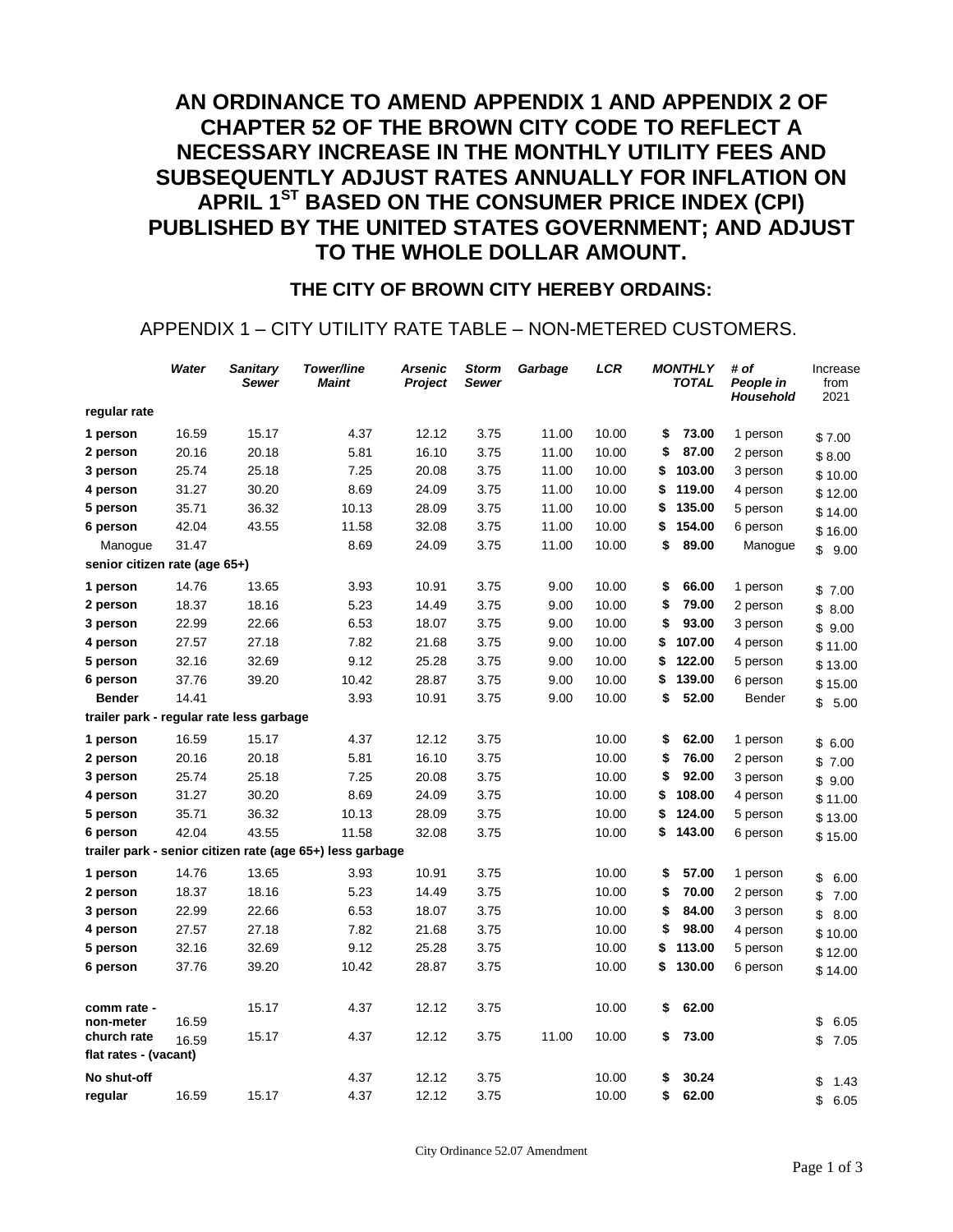APPENDIX 2 – CITY UTILITY RATE TABLE – METERED CUSTOMERS.

**Water rates.** Customers who have functional and accessible water meters installed on the premises shall be billed at the following rate:

|                                                                                                                         | \$5.16  | Per 1,000 gallons.          | $+\$0.00$  |                 |  |  |
|-------------------------------------------------------------------------------------------------------------------------|---------|-----------------------------|------------|-----------------|--|--|
| Plus:                                                                                                                   |         |                             |            |                 |  |  |
|                                                                                                                         | \$16.11 | <b>Base Rate</b>            | $+$ \$3.10 | Increase \$4.53 |  |  |
|                                                                                                                         | \$12.12 | Arsenic Abatement Fee       | $+\$1.43$  |                 |  |  |
|                                                                                                                         | \$4.37  | Water Tower Maintenance Fee |            |                 |  |  |
|                                                                                                                         | \$10.00 | Lead and Copper Rule Fee    |            |                 |  |  |
| EXAMPLE A: 203,600 metered gallons of water<br>$(((203.6 \times $5.16) + $16.11)) + $12.12) + 4.37 + 10.00 = $1,093.17$ |         |                             |            |                 |  |  |

EXAMPLE B: 6,825 metered gallons of water  $(((6.825 \text{ X } $5.16) + $16.11)) + $12.12) + $4.37 + 10.00 = $77.82$ 

**Sewer rates.** Customers who have functional and accessible water meters installed on the premises and are connected to the City sewer system shall be billed at the following rate:

|       | \$3.88  | Per 1,000 gallons                                                                                      | $+ $0.79$ |                 |
|-------|---------|--------------------------------------------------------------------------------------------------------|-----------|-----------------|
| Plus: |         |                                                                                                        |           | Increase \$2.31 |
|       | \$15.17 | <b>Base Rate</b>                                                                                       | $+1.52$   |                 |
|       | \$3.75  | <b>Storm Sewer and Maintenance Fee</b>                                                                 |           |                 |
|       |         | EXAMPLE A: 203,600 metered gallons of water<br>$((203.6 \text{ X } $3.09) + $15.17) + $3.75 = $648.04$ |           |                 |

EXAMPLE B: 6,825 metered gallons of water  $((6.825 \text{ X } $3.09) + $15.17) + $3.75 = $40.01$ 

### INTRODUCTION:

This Ordinance was introduced by Councilmember Walter Robison on January 24, 2022, during a Regular Meeting of the Brown City Council. The Public Hearing thereon to be held at 7:05 PM on February 14, 2022.

### MOTION AND VOTE:

Motion by Councilmember Walter Robison, second by Councilmember Eugene Navock, to amend Appendix 1 and Appendix 2 of Chapter 52 of the Brown City Code to